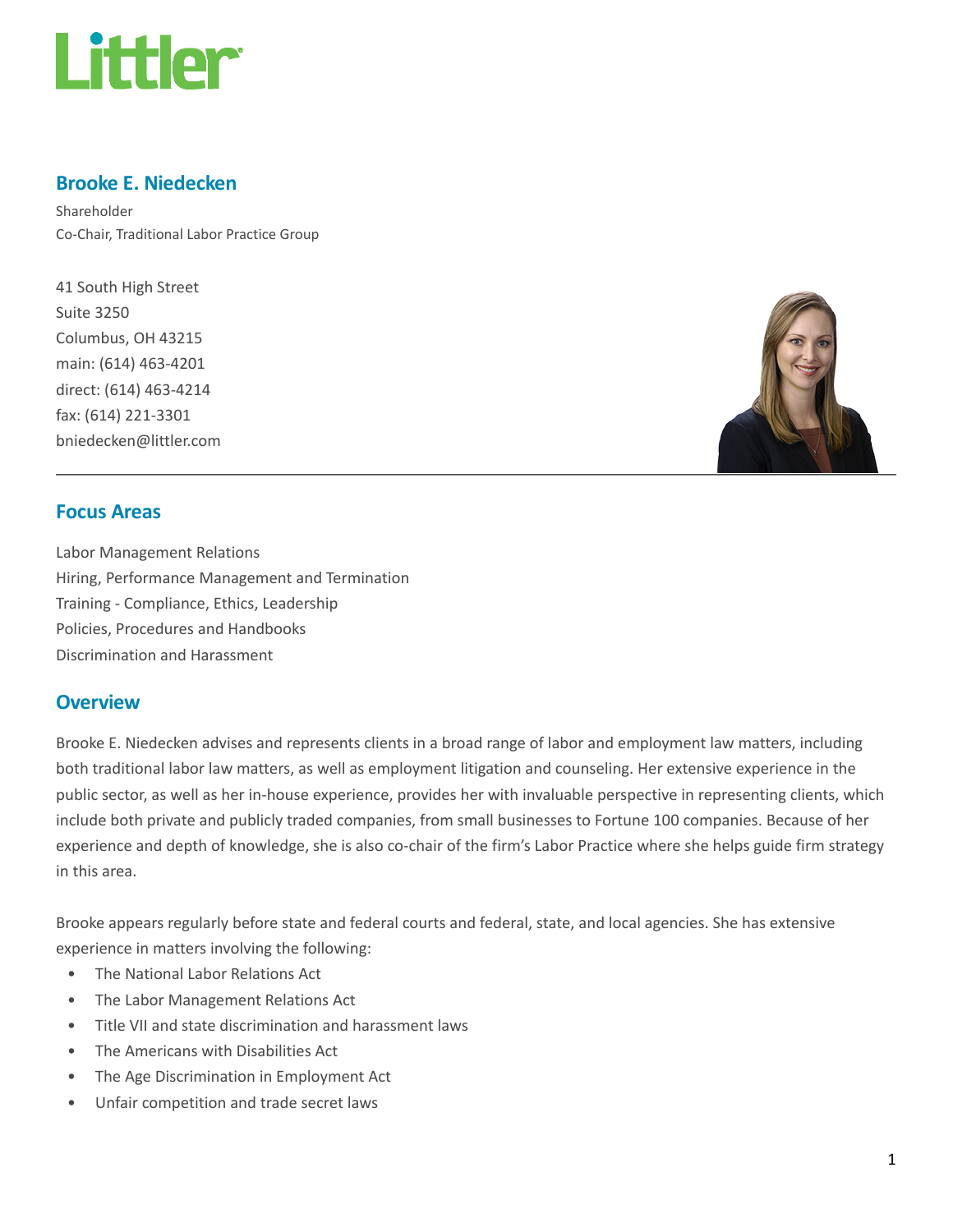

As a part of Brooke's labor law practice, she assists global companies in developing labor relations strategies and human resource policies, and provides guidance both to employers who wish to remain union-free or who need to manage their union-represented workforce. She has successfully assisted employers with organizing campaigns across the country in a wide variety of industries including higher education, manufacturing, retail, automotive, and real estate. In addition, Brooke regularly litigates unfair labor practice charges, and pre and post-election litigation matters. Brooke also counsels employers on strategic considerations relating to collective bargaining and labor relations and serves as principal spokesman for management in labor contract negotiations and has extensive experience in labor arbitration matters.

Brooke also provides preventative employer training and counseling to ensure legal compliance and in order to avoid litigation and to prepare for litigation when it is unavoidable. She regularly advises on day-to-day labor, employment and personnel matters and has helped employers draft employee handbooks and policies and develop employee incentives and programs. She has also served as temporary in-house counsel for two national companies where she oversaw labor and employment matters.

Prior to joining Littler, Brooke was an assistant city attorney for the City of Columbus where she focused on union-related matters. While attending law school, she served as an aide to Professor Morgan Shipman and an extern to the Hon. James L. Graham.

Brooke currently serves as Littler's Associate's Committee representative for the Columbus, Ohio and Lexington, Kentucky offices, helping to guide and manage the offices' associates.

### Professional and Community Affiliations

- Member, Labor and Employment Law Section, American Bar Association
- Member, Labor and Employment Law Section, Columbus Bar Association
- Member, Labor and Employment Law Section, Ohio State Bar Association
- Member, Human Resources Association of Central Ohio
- Member, Ohio Women's Bar Association
- Member, Women Lawyers of Franklin County
- Former Member, Board of Trustees, CASA of Franklin County
- Former Member, The Childhood League Center
- Former Member, Junior League of Columbus

#### **Education**

- J.D., The Ohio State University Moritz College of Law, 2005, With Honors
- B.S., Bowling Green State University, 2002, summa cum laude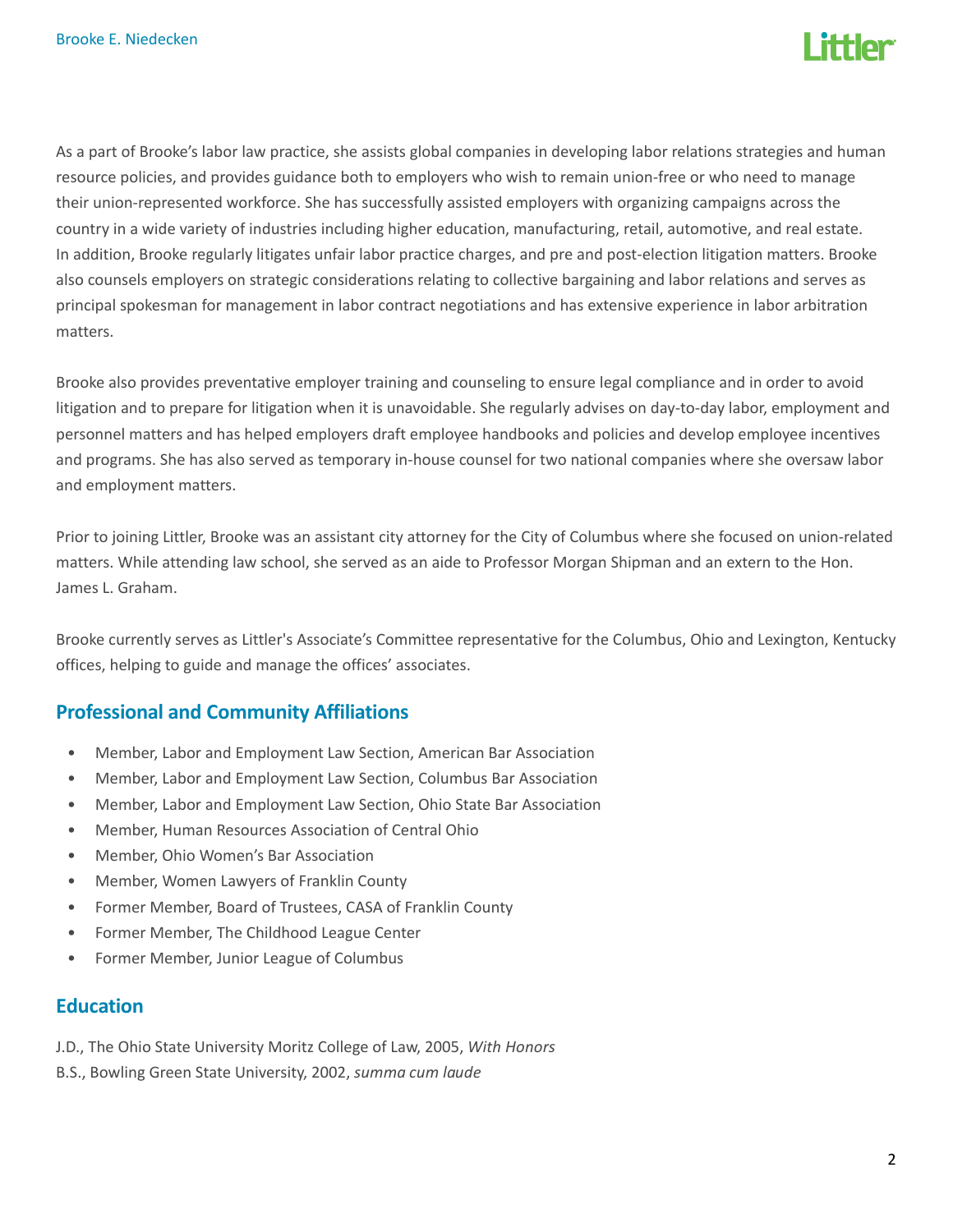# l ittler

## Bar Admissions

Ohio

#### Courts

U.S. Court of Appeals, 6th Circuit

- U.S. District Court, Southern District of Ohio
- U.S. District Court, Northern District of Ohio
- U.S. District Court, Eastern District of Michigan

### Publications & Press

NLRB Issues Reversal of Obama-Era Precedent on Settlements and Seeks Comment on Quickie Election Rule Littler ASAP December 20, 2017

#### Appeals Court Upholds Board Finding of Failure to Bargain over Job Relocation

Littler Insight September 9, 2015

Littler Elevates 16 Attorneys to Shareholder Littler Press Release

January 5, 2015

The Employee Free Choice Act: A Critical Analysis Littler Report July 24, 2008

Competition from Former Employees: Ohio Appellate Court Clarifies Application of the "Inevitable Disclosure" Doctrine Littler Insight February 21, 2007

Ballot Initiatives Passed On Election Day Will Affect How Employers Do Business In Eight States Littler Insight November 10, 2006

### Speaking Engagements

The NLRB Today: A Conversation with NLRB General Counsel Jennifer Abruzzo Littler Executive Employer Conference May 5, 2022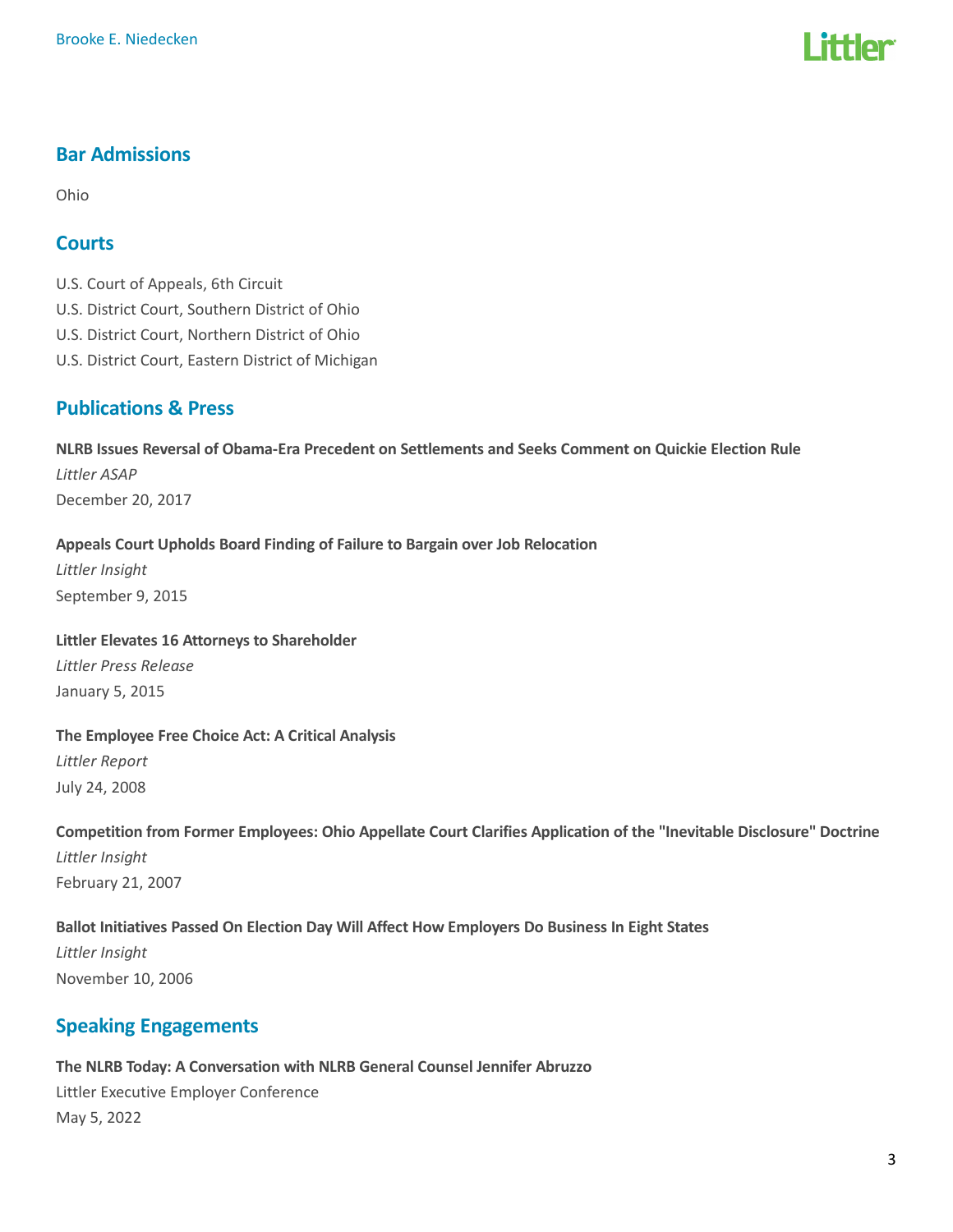

#### NLRA Fundamentals: An Interactive Labor Law Primer

ABA 15th Annual Section of Labor and Employment Law Conference November 10, 2021

2021 Ohio Virtual Regional Employer Conference October 14, 2021

Interpreting Employment and Labor Law During a Global Pandemic: COVID-19 The Food Industry Association Webinar

October 5, 2021

What to Expect from the Biden NLRB General Counsel and Board Littler 2021 Virtual Executive Employer Conference May 4, 2021

2021 Hot Topics in Employment and Labor Law Client Webinar February 25, 2021

Will He Be the "Strongest Labor President"? The Expected Impact of a Biden Presidency on Labor Policy, the NLRB, and Employers January 26, 2021

If Unions Can't Succeed Through Traditional Organizing Tactics, What Else Will They Try? Ohio Regional Employer Conference October 10, 2019

Labor Law Update: The Trump Board – Impact of the Changing of the Guard at the NLRB and What It Means for Non-Union and Union Employers HRACO & Littler Program July 19, 2019

2019 Hot Topics in Employment and Labor Law CO-ACC & Littler Sponsorship Program June 13, 2019

Traditional Labor Symposium: What Union and Nonunion Employers Need to Know About Today's Unions and Employer Obligations Under the NLRA Littler Executive Employer Conference, Phoenix, AZ May 8-10, 2019